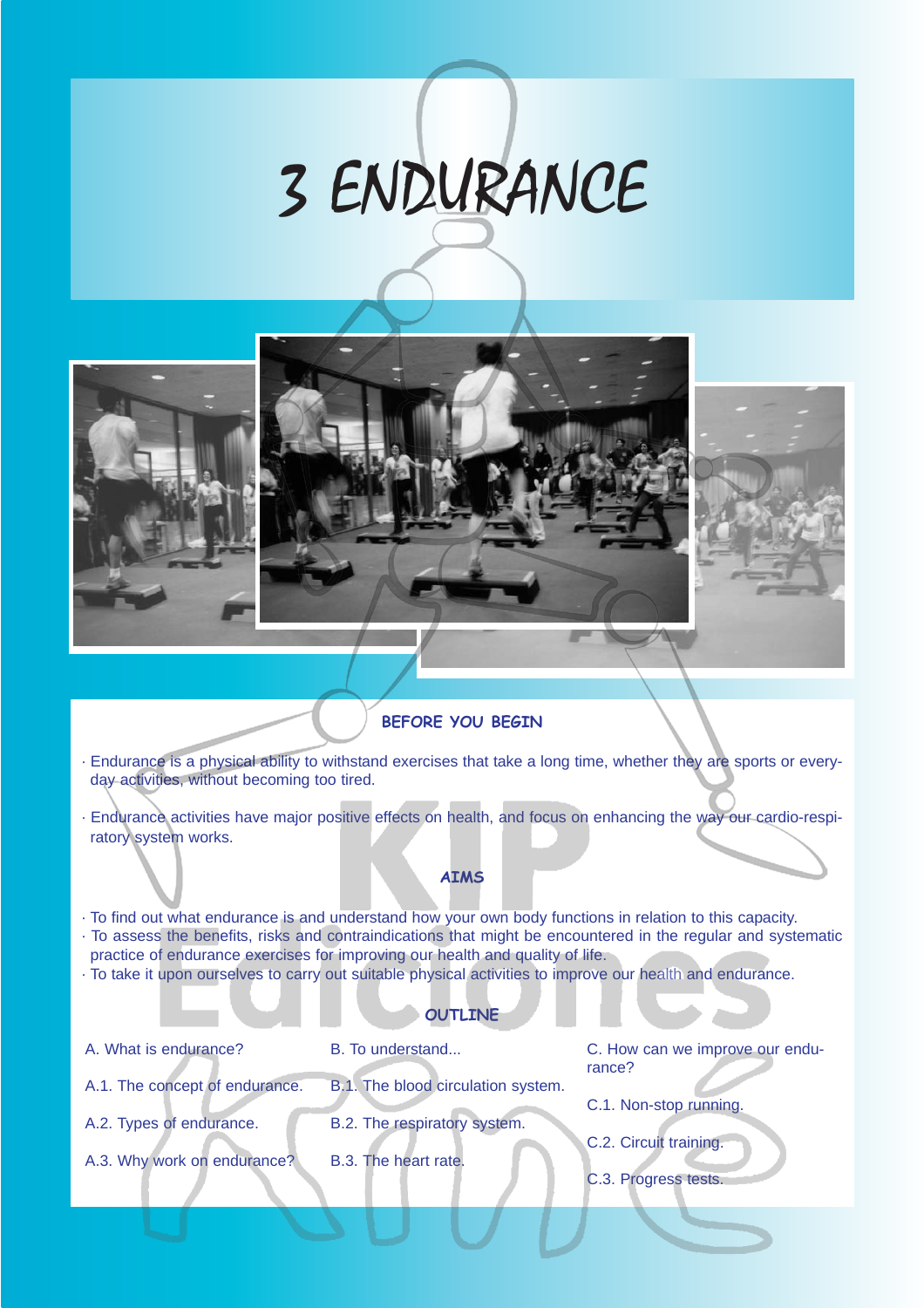# **A. ENDURANCE AND HEALTH**

### **A.1. What is endurance?**

A person who has endurance can go on doing exercise much longer without getting tired. A person is said to have endurance when they are capable of running or swimming for a long time, playing a game of football or going for a walk in the mountains, etc. and then picking up with their normal daily routine without suffering from such exertion.

Endurance is the physical ability that enables a person to carry out a task for a prolonged length of time, either tolerating or delaying the onset of fatigue.

# **A.2. Types of endurance**

When referring to physical activity, the term intensity indicates to which degree or level it is required. In endurance exercises, intensity relates to the number of heart beats: a high heart rate means that the activity is being performed with too much intensity.

In exercises where the exertion is high-intensity -a sprint, for instance, in which the pulse rate can exceed 180 beats per minute (180 bpm)- the type of endurance developed is anaerobic, which means that it is performed with a lack of oxygen. In very intense anaerobic exercises, the person cannot go on for long as they are soon overcome with fatigue.

On the other hand, since aerobic or long-term physical exercises walking, slow swimming, cycling, dancing, etc., ranging from several minutes to several hours - are conducted with slow or moderate intensity with the intervention of large muscle groups, the person can remain active for much longer without feeling tired.



# **A.3. Why work on aerobic endurance?**

In aerobic endurance activities, you can go on doing exercise for much longer since the onset of fatigue is delayed. Aerobic exercises can have a major effect on health.







3

# DID YOU KNOW THAT...?

· In exercises that require highintensity exertion, the muscle cells do not receive enough oxygen to produce energy, and after a time they stop working. Exhaustion due to a lack of oxygen is similar to what happens when a lighted candle is covered with a glass.





· Furthermore, in anaerobic exercises, the person stops earlier because the muscles use up all the energy available in just a few seconds and fatigue sets in.

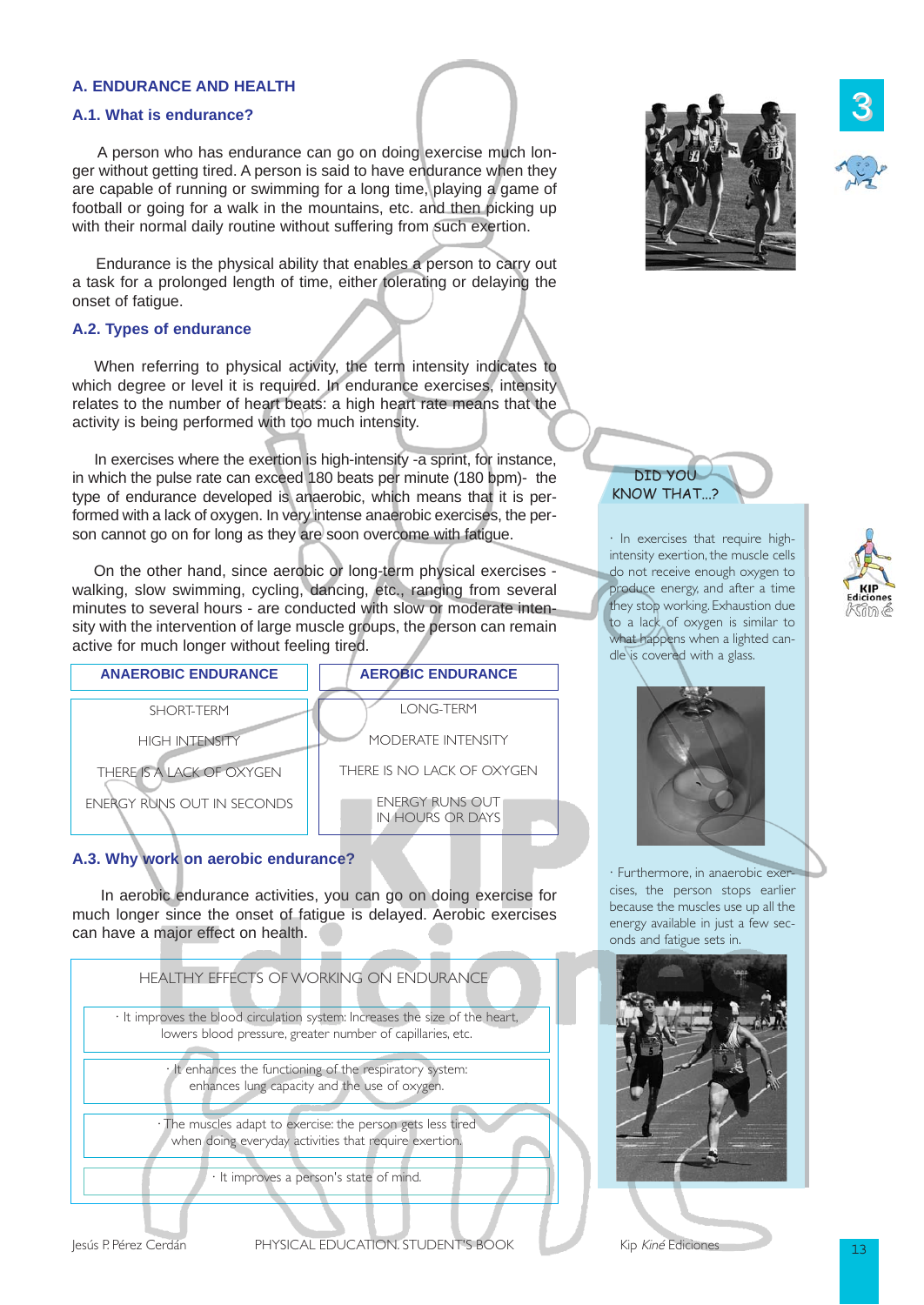# **B. TO UNDERSTAND...**

# **B.1. The respiratory system**

Physical aerobic endurance activities require a special sort of intervention by the cardio-respiratory system, which is formed by the respiratory system and the circulatory system.

Through the respiratory system we obtain the oxygen our body's cells need to carry out the reactions to produce energy and stay alive.

At rest people breathe in about 12 times per minute. When they do exercise, their breathing rate increases because the cells need an extra intake of oxygen.





# **B.2. The circulatory system**

The circulatory system comprises the heart and the network of blood vessels that take the blood to every part of the body.



When the blood flows into the heart, it is expelled to the lungs for oxygenation.

# 3

The de-oxygenated blood returns to the heart through the veins.

The blood is oxygenated in the lungs and taken to the heart. From there, it is expelled from the left ventricle and taken to every part of the body via the arteries.

1

2

The red corpuscles in the blood take oxygen to the cells via tiny capillaries and pick up carbon dioxide.



· Breathing well during endurance activities delays the onset of fatigue and enables the person to go on doing exercise for much longer.

· You should not hold your breath in.The person should also be able to speak to a companion in the race with complete normality.

· Inhaling through your nose and exhaling through your mouth will avoid irritating the airways.





· If the alveoli were unwound, the total inner surface of the lungs would be 180 m2 (1,937 sq ft): over two thirds of the size of a tennis court.

· If all the arteries, arterioles, veins and capillaries of the human body were laid out in a straight line, they would extend for a distance of approximately 80,000 km (49,710 miles): about14 times the perimeter of Spain.

· As with any other muscle, exercise leads to cardiac hypertrophy, that is to say, the heart becomes bigger to enable it to work better.

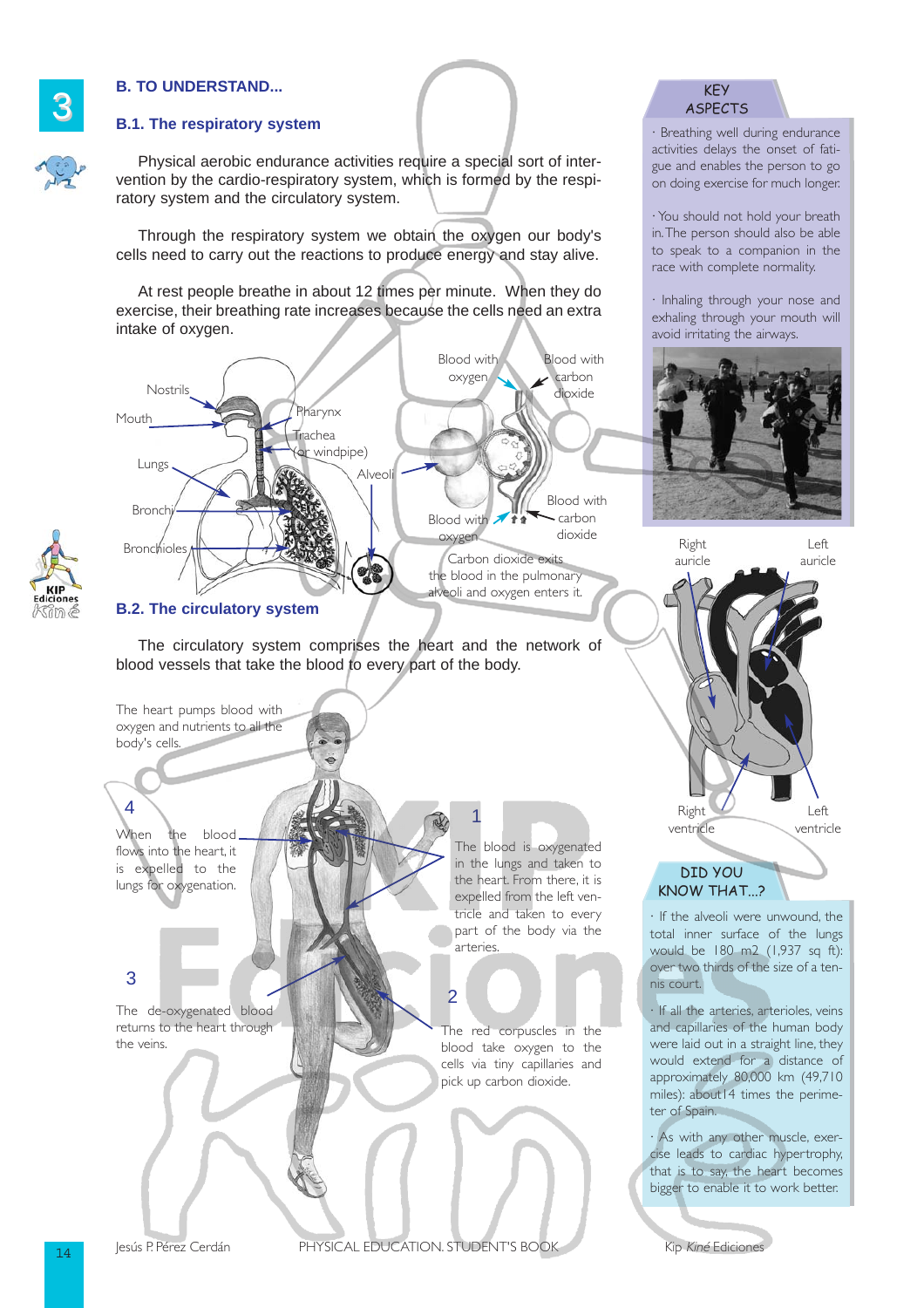# **B.3. The heart rate**

The heart or pulse rate measures how fast the heart beats. At rest a normal heart beats about 70 times per minute, and when you do exercise, it beats faster to send more oxygen and nutrients to the body's cells.

In order for physical exercise to be healthy, you should never exceed the maximum heart rate, which is calculated by subtracting the person's age from 220.

The pulse rate is taken by applying the thumb and index finger on the carotid artery, beneath the lower jaw. It can also be located by placing your index and middle fingers on your wrist, beneath the base of the thumb. Normally the pulse is counted for 15 seconds and the number of beats is multiplied by 4, which indicates the heart rate per minute.

When doing exercise, it is important to stop and check your heart rate every so often. Physical exercise is considered to be aerobic when the heart rate per minute is kept between 60% and 85% of the person's maximum heart rate.

# **TO LEARN, YOU NEED TO PRACTISE**

1. Find out your heart rate per minute: lying down on your bed, after remaining seated for several minutes, standing up, after doing exercise, etc. Is there any change? What do you think the reason is?

2.The recovery time or the time the heart rate takes to return to normal after exertion, indicates the person's adaptation to the exercise.

- While your partner times you, do the skipping exercise for 20 seconds at maximum speed.Take your pulse rate as soon as you stop. Repeat the same exercise 3 minutes later. Compare the results with those of your classmates. Whose pulse rate has gone back to 80 bpm soonest? What might that indicate?

| Pulsations<br>in rest | Pulsations at<br>the conclusion<br>of the exercise | <b>Pulsations</b><br>passed 3 minutes           |
|-----------------------|----------------------------------------------------|-------------------------------------------------|
| - In 15 seconds:      | - In 15 seconds:                                   | - In 15 seconds:                                |
| $- (x4)$ In 1 minute: | $- (x4)$ In 1 minute:                              | $(x4)$ In I minute:<br>$\overline{\phantom{a}}$ |

3. Aerobic endurance improves when the heart rate is between 60% and 85% of the maximum heart rate (220 heart beats - the person's age). Therefore, for an aerobic workout, a 13-year-old should reach 124 bpm. (60%) and not exceed 176 bpm (85%).

- With the help of your teacher or a classmate to time you, do 10 laps on a 100-metre track, taking about 40 seconds for each lap.
- At the end of laps 4, 7 and 10, stop and check your pulse for 15 seconds and jot it down.
- With the results obtained, fill in a chart and comment on: whether our heart bpm have stayed between the limits for aerobic endurance.

|     | Heart rate |                 |         |     |
|-----|------------|-----------------|---------|-----|
|     |            |                 |         |     |
|     | per minute |                 |         |     |
| 200 |            |                 |         |     |
| 190 |            |                 |         |     |
| 180 |            |                 |         |     |
| 170 |            |                 |         |     |
| 160 |            |                 |         |     |
| 150 |            |                 |         |     |
| 140 |            |                 |         |     |
| 130 |            |                 |         |     |
| 120 |            |                 |         |     |
| 110 |            |                 |         |     |
| 100 |            |                 |         |     |
| 90  |            |                 |         |     |
| 80  |            |                 |         |     |
| 70  |            |                 |         |     |
| 60  |            |                 |         |     |
|     |            |                 |         | 10  |
|     |            | La <sub>F</sub> | $Lap$ 7 | Lap |
|     |            |                 |         |     |







## KEY ASPECTS

The heart rate indicates the adaptation of the heart to the exercise: the less time the pulse rate takes to get back to its rest value after a bout of exertion, the greater the person's degree of adaption.

· The heart rate per minute indicates the intensity of an activity: a heart rate above 170 bpm while doing exercise is associated with high intensity.

# **ATTITUDES**

Perseverance. It is impossible to improve your endurance in just one day's training. Here are some fun ways to work on it: accompanied by music, running with other people, etc.



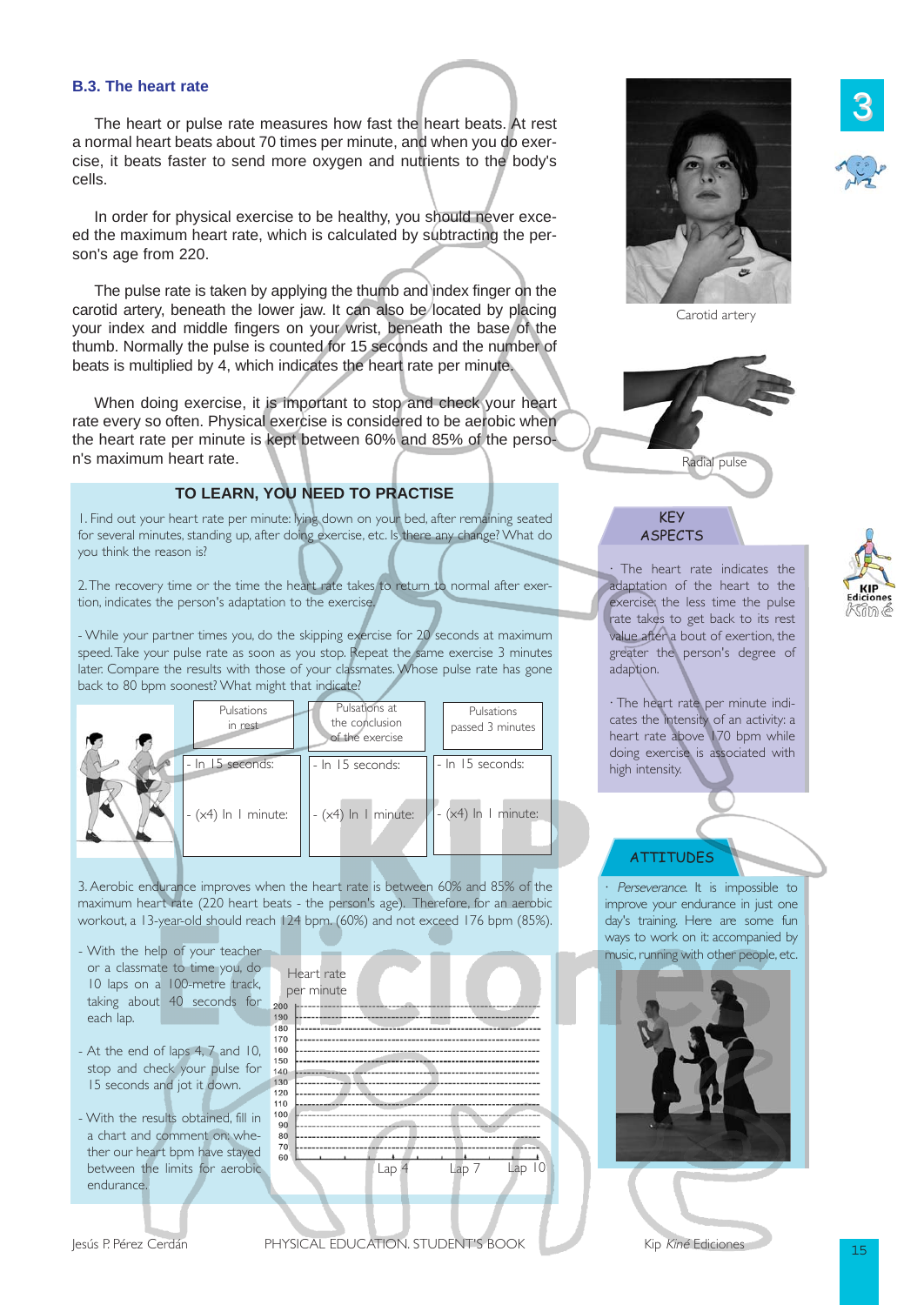

# **C. How can we improve our endurance?**  3 DID YOU<br>3 C.1 Non-stop running<br>C.1 Non-stop running

# **C.1. Non-stop running**



Non-stop running consists of running for an extended period of time at a steady, even pace on flat and preferably soft terrain.

Running means repeating cyclic movements of the legs known as strides. This characteristic may lead to an overload on the muscles and joints, which does not necessarily need to cause any adverse effects if you use a good running technique.

# **C.2. Circuit training**

Circuit training is a method that involves doing gym exercises for a set amount of time, and alternating between periods of work and rest.

To design a circuit, first of all, 6, 8, 10 or more exercises are selected. Then the time for the workout periods is determined - ranging from 10 to 30 seconds - and the rest periods, which should last between 10 and 40 seconds. The work and rest periods can always last the same length of time, or they can vary: 20 seconds of work, with 30 seconds' rest, 15 and 25, etc.



# **C.3. Progress tests**

Several progress tests are used to assess a person's endurance level. The tests also enable us to observe our own development over the course of time. The beep test entails covering a distance of 20 metres repeatedly for as long as possible.

- · Move from one side to the other, beginning each segment when the digitally recorded signal is given. Apart from the acoustic signals, a voice announces the level you are on: the more levels you complete, the better your result on the test will be.
- · If you hear a beep but you have not managed to reach the line, you should abandon the test, remembering what level was mentioned the last time you heard the beep.



# **TO LEARN, YOU NEED TO PRACTISE**

· Implement the following circuit training programme, with 15-second work periods and 25-second rest periods. Doing it once forms a set: Before starting the second set, you should take a 3-minute rest. At the end, check your pulse to see whether your workout was aerobic.



1. Skipping rope. 2. Lift one leg and then the other alternately. 3. Skipping. 4. Stepping on and off a bench. 5.Throwing and catching the ball without letting it touch the ground.

Jesús P. Pérez Cerdán PHYSICAL EDUCATION. STUDENT'S BOOK Kip Kiné Ediciones



· While still at the growing stage, running for too long may lead to bone or muscle problems.



· As a general rule, it is good for a child to be able to run twice the number of minutes as their age in years.

Regarding distance, it is not considered to be a good idea to run more kilometres than half the number of years of the runner's age.

# **KEY** ASPECTS

# CIRCUIT TRAINING

The exercises should not be excessive. If they can be repeated 10 to 40 times in a row without the onset of fatigue, they will activate the cardio-respiratory system.

· To develop aerobic endurance, it is preferable for the rest periods to be longer than the work periods.

# DID YOU KNOW THAT...?

· Longer-lasting sports involving the intervention of large areas of muscle mass (swimming, skating, etc.) develop aerobic endurance. Also team and racket sports, as the breaks in play mean that you can remain active for longer.